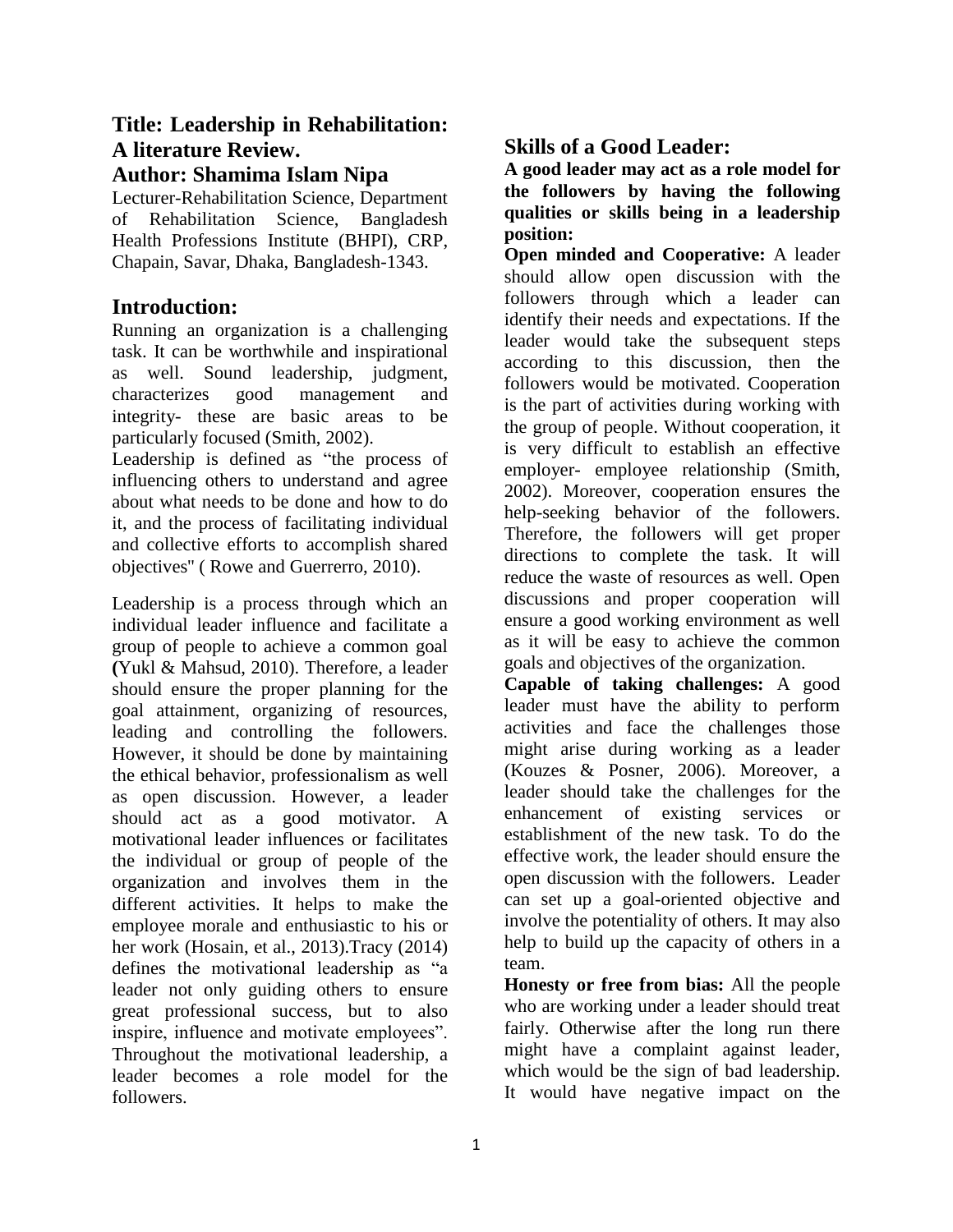reputation of the leader (Kouzes & Posner, 2006). Therefore, a good leader should ensure the transparency and justification of their activities towards the followers.

**Influential:** A leader must have the quality to an influence of followers by giving example of successful case or by a vision of excellence. On the other hand, a leader can act as a role model by establishing a good personality, which is necessary for being a leader. To teach the leadership the role should be comprehensive such as by dressing well, being well-mannered, avoiding profanity, helping associates through personal or family crisis, conducting ceremonies with dignity and welcoming newcomers with written personal letters (Smith, 2002). As a result, the followers will be motivated towards their leader to achieve their targets by following him or her.

**Firm:** A good leader should not be rigid rather firm. Their firmness would ensure the participatory management with the subordinates. Thus, it will help to identify the problems that the subordinates have faced during doing the activities. It will be helpful to take necessary actions to achieve the goals and objectives of the Organization (Kouzes & Posner, 2006). Moreover, it will helpful to reduce the waste of time and resources along with ensure a good working environment.

**Superior in decision-making:** A good leader should have the quality of taking necessary decisions. Regarding this decision, they have to consider the drawback of it. However, a good leader should have the capacity to prepare for mistakes or failure (Bryan, 1999).Therefore, the selfconfidence of a leader also influences their decision-making process. It may also reflect their personality.

#### **Ability to ensure the proper authority, responsibility and delegation:**

An organizational work cannot complete alone or not all the responsibilities can maintain individually being in a leadership position. Therefore, it is necessary to delegate the work towards the right person at the right time. It is also necessary to give the authority and responsibility to take decisions in the certain situation (Bryan, 1999). It will be helpful for the followers to learn, how to take the responsibility. No one can be a leader by born. Leadership develops through experiences, environment, and practices. Therefore, the new leader might reveal from these qualities of a good leader.

**Empathetic and emotional motivation:** A leader can be a good leader if he or she would ensure the emotional attachment with the followers because; emotional involvement helps to build up the trust or faith and ensures the attachment between the leaders and the followers (Markus & Kitayama, 1991). This emotional involvement of the leader ensures a supportive working environment. It may influence people to continue their work in an individual organization even without a very smart salary.

**Goal oriented or foresighted:** If a leader would have the goal or target, then they can help the subordinates by the delegation of hope, target set up and looking forward for completing the task (Bryan, 1999). It will be helpful to make the followers passionate and ambitious about their job and career. Furthermore, followers would be respectful towards their leader.

**Human, Technical, and conceptual qualities:** A good leader should be capable of achieving organizational goals and objectives through planning, organizing, leading and controlling of human, physical, financial and information resources in an effective and efficient manner (Yukl, &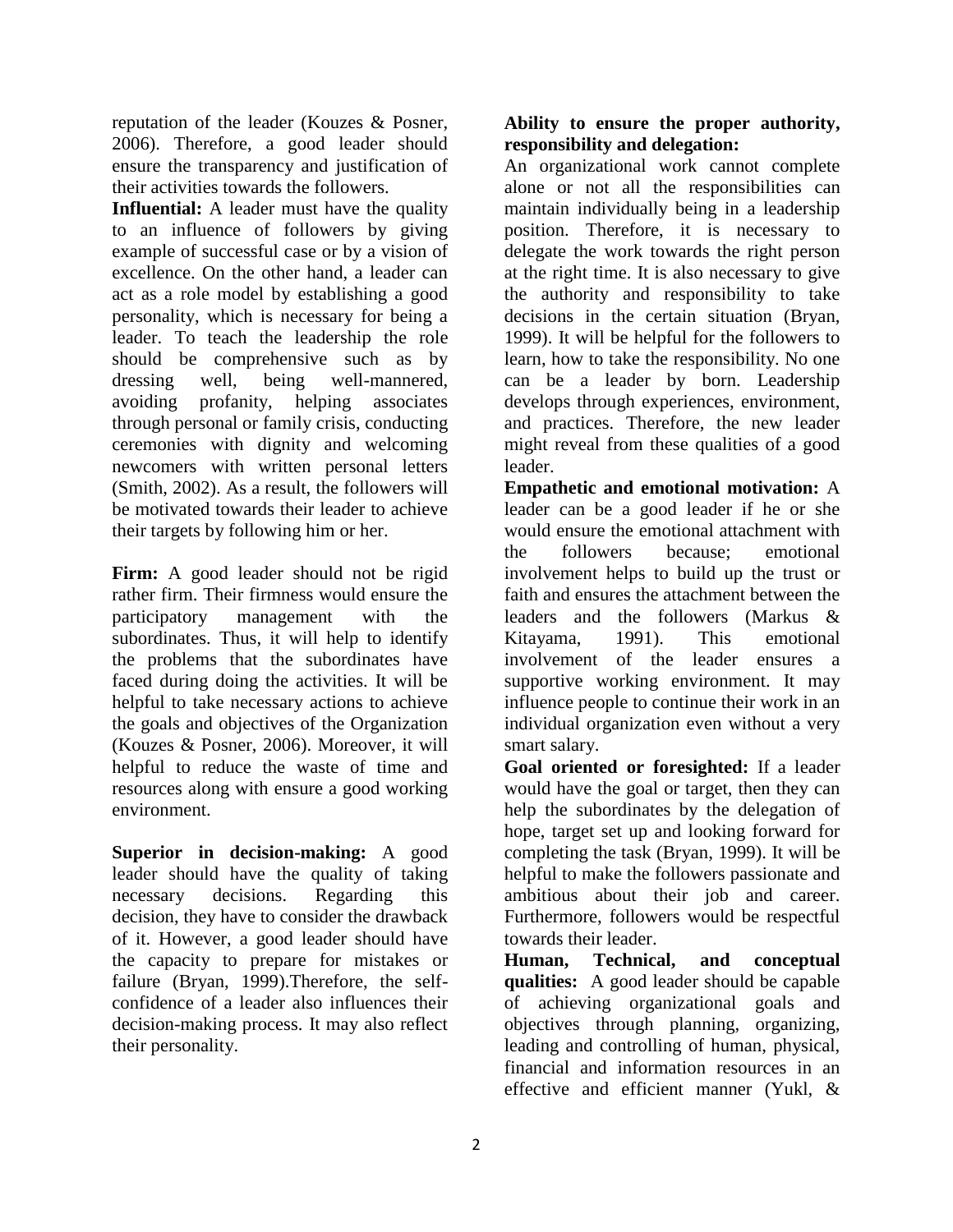Mahsud, 2010). Therefore, it is necessary to assess, developing, appointing and evaluating the followers to do their work effectively and efficiently.

It has found that there are several skills and qualities, which should have within a good leader. However, which quality a leader should bring, it depends on the situation, the target people, their expectations and organizational policy as well.

## **Leadership and Communication:**

Communication is fundamental to effective leadership. Communication is the process of exchanging ideas, thoughts and feelings through words, actions and symbols (Barrett, 2006).

Effective leadership depends on effective communication. Communication in leadership is the controlled, purposeful transfer of meaning by which individuals influence a single person, a group, an organization, or a community. Leadership requires using the full range of communication abilities and resources. It helps to connect positively with audiences, overcome interferences and deliver messages that guide, direct, motivate, or inspire others to action (Barrett, 2006).

On the other hand, to ensure the effective communication from a leadership position, it is necessary to consider the cultural value of the followers. Culture and communication are inseparable because not only who talks with whom but how that exchange precedes also act as a fact (Reddy, 2011).

Globalization, Offshore outsourcing, global chain and distribution influenced the cultural diversity of today's workplace and the institutional activities (Reddy, 2011). That is why it has become a necessity for the leaders to take these challenges by fully utilizing the potential capacities of multicultural employees or students in order to achieve the best possible outcome. Culture

is a combination of acquired values, beliefs and behavioral aspects assigned to a person or a group of people. By the culture, the individual or the group is identified, expressed and marked (Markus & Kitayama, 1991).

To manage the different cultural people, it is necessary to ensure proper communication with them. Throughout the communication, it would possible to know about their values, believes, behaviors and expectations. If the leader would take the following steps considering those issues, then the followers would motivated towards the leader. The respect and trust of the followers would also develop towards their leader.

To do the effective communication, it is also necessary to consider the negotiation, influence and affiliation of influence. Negotiation is a mutual understanding and sharing between two sides and come to a level field about a specific matter (Seat, et al., 2001). As a result, it is also important to be assertive at this point. On the other hand, influence is compelling others to do our own work or for another by using persuasion. Persuasion can be done by focusing on own needs by using the variance logic and reason (Seat, et al., 2001). It is also necessary to use positive language and provide complement during persuasion. Therefore, if the leader can ensure the effective communication, then followers will influenced and would like to negotiate with the organizational culture, rules, regulations and policy.

Creative communication is also important to make the communication effective. Creative communication is a language art, attained best when the leader acts as a teacher to nurture each follower to be creative potential. At the same time, he/she teaches essential linguistic skills, methods and further creativity (Logan, 1972). It has an impact on encouraging people at their work.

Gong, et al. (2009) has examined the relationship between employee creativity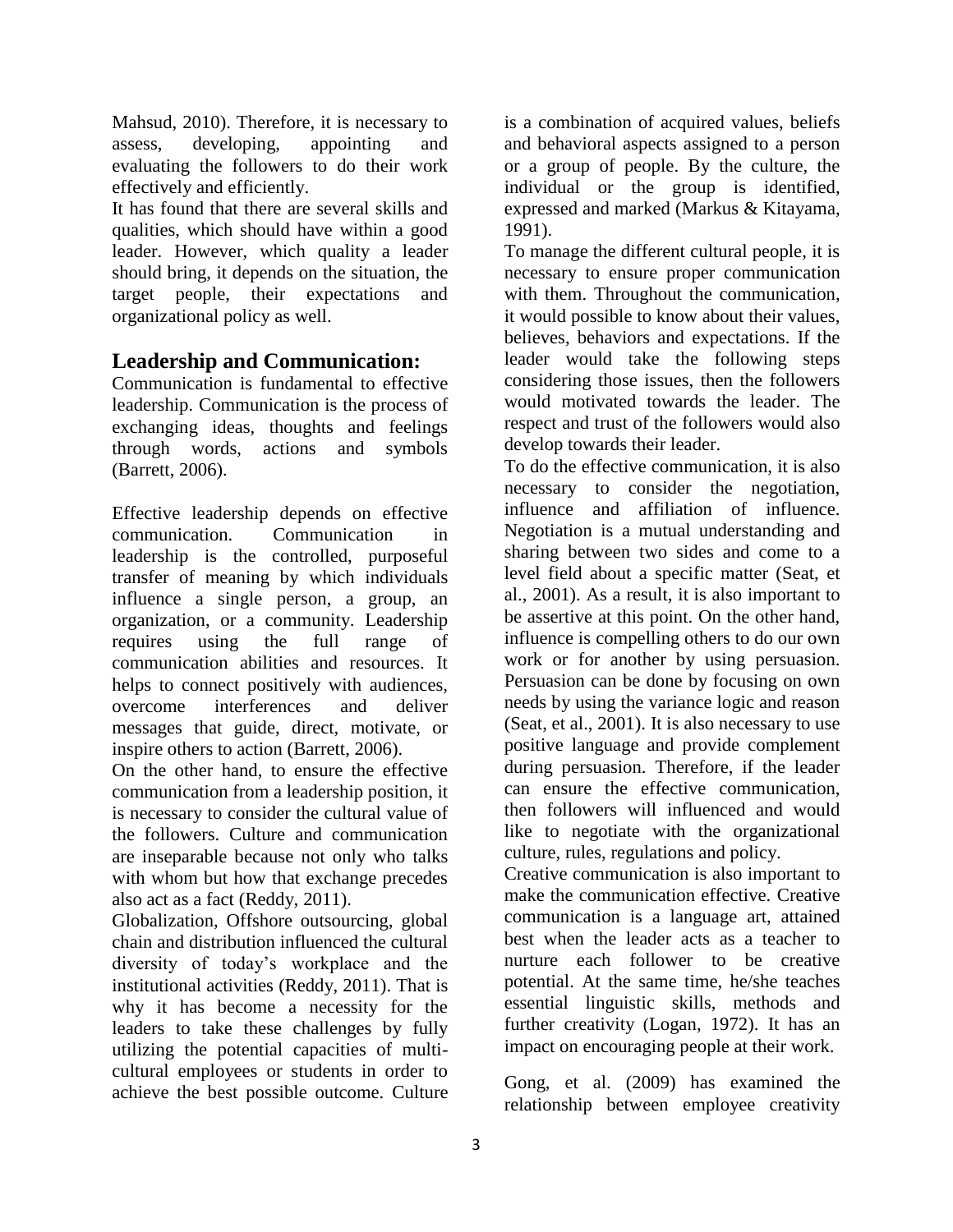and job performance. Authors have found that employee creativity positively related to employee performance. Employee learning orientation and transformational leadership positively related to employee creativity (Gong, et al., 2009). Therefore, creative communication ensures the proper directions and guidance of the leaders to the followers to provide the best services towards the service users.

If a leader can ensure the effective communications with the followers then, it would ensure participatory management. Managers should be good at listening to others and gaining their feedback before implementing long-term and short-term changes. Therefore, it will ensure a good working environment as well as the leader will be trustworthy to others. Moreover, as proper communication ensures open discussion, therefore, it helps people to learn and aware about their own responsibility. After a long run, people would be competent and skilled which might ensure rising of a new leader.

## **How to Develop Leadership in Ourselves and Others:**

To develop the leadership among others or ourselves it is necessary to take initiatives, be enthusiastic, dedicated, take risks or challenges, being passionate, be real and take the responsibility. From the emergent leadership activities such as verbal involvement, keeping own self well informed, asking others about the opinion, being firm and initiating new and compelling ideas can help to develop the emergent leadership subsequent to the assigned position (Yukl, & Mahsud, 2010).

#### **To develop the leadership among own self or others, following points need to consider:**

**Observing own self:** For being a leader it is necessary to look at own self objectively and analyze where the mistakes had done. It is also necessary to identify headed down the wrong path. Thus, it is necessary to look in the mirror and determine the right and wrong things had done today as well as how were the approaches at the working place (Smith, 2002). A trusted confident can be helpful in this continuous process of introspection.

**Controlling ambitious and Egos:** Often leaders have to challenge their strong personal ambitions in order to make sure that the movements toward higher standards of excellence and performance accomplished in careful and systematic ways. Self-sacrificing, strong leaders gain the respect of associates and support from superiors. They are willing to say, "I was wrong" or "I am willing to accept the full consequences of that failure". If leaders are too ambitious for the organization or for themselves, then they may drive the organization in dysfunctional directions. In fact, they may become part of the problem rather than part of the solutions (Smith, 2002).

**Using Humor Well:** Humor can be a great reliever of tension. A story or a joke at times of crisis or difficulty can be very therapeutic. Therefore, relaxing and humorous with people, it creates a positive atmosphere but not using humor against people (Smith, 2002). On the other hand, it should remember that non-stop comedians are unlikely to get the respect they need to be effective executives.

**Capable of Taking Challenges:** To develop the leadership quality among own self and others a leader must have the ability to not only take activities and face those difficulties or challenges that might come during working.

Conversation, as well as the goal-oriented task with the followers, may help to solve the problem. For being a leader, it is necessary to have mental agility and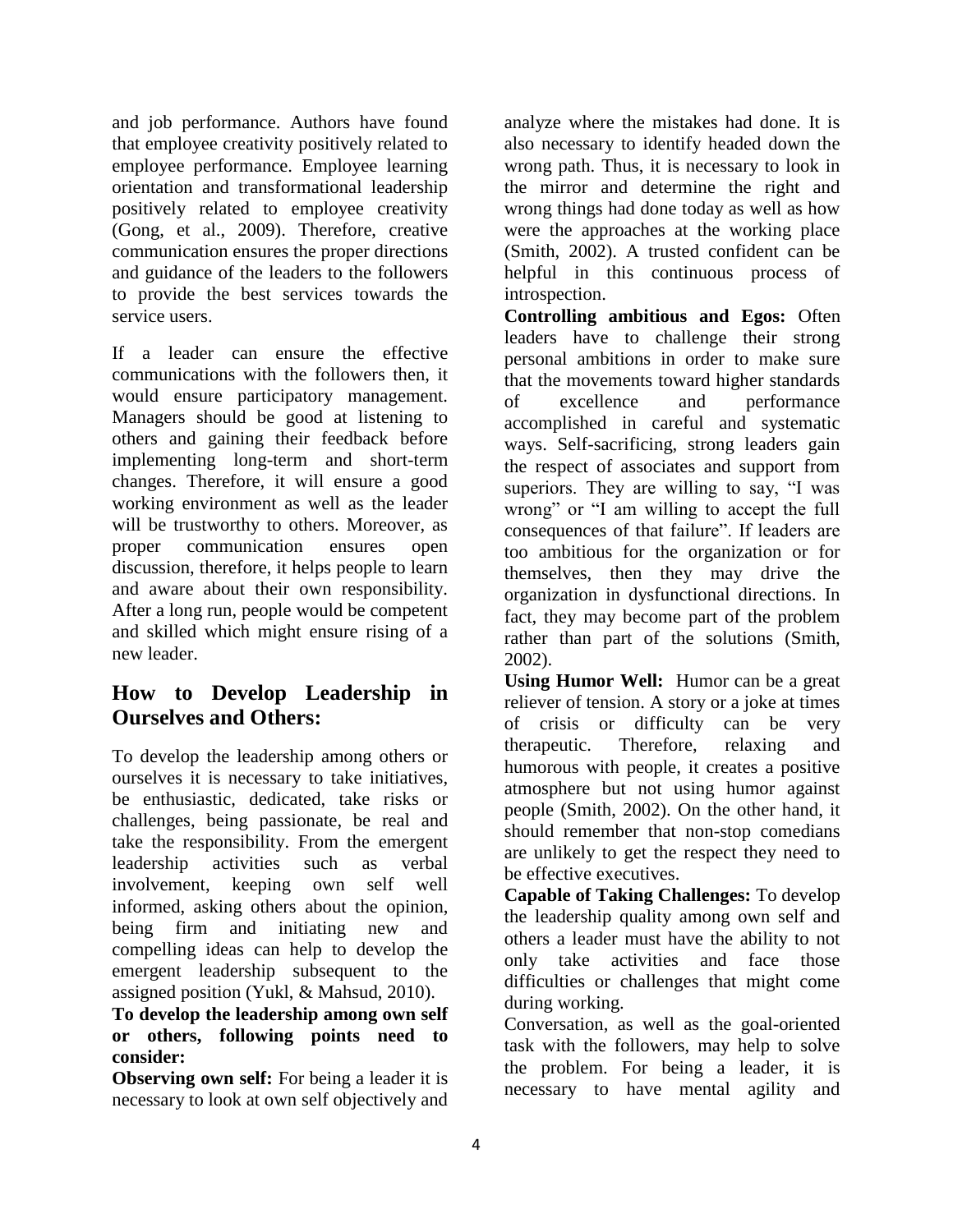creativity towards the work. It helps to tackle the challenges because these sorts of qualities influence the followers to give their best effort (Kouzes & Posner, 2006). Beside this capability of facing the challenges also, ensure a strong personality of a leader, which influences the followers to develop the leadership.

**Initiative-ness**: It is an important factor to develop the leadership position. Most of the organization or working environment goes through the assigned leadership position. It is very difficult to be a leader from a nonformal position. Therefore, it is necessary to focus on, by taking the initiative and responsibility of several activities (Kouzes & Posner, 2006). Somewhere, organization or leaders would feel the importance of that person which may facilitate the rising of a new leader.

**Enthusiasm:** Usually people are not so willing to give someone leadership in this practical world. It needs to achieve by dayto-day work, dedication, and enthusiasm. There should have fortitude to go on that way.

If someone would have the physical and mental capability to take the upcoming challenges, learning from failure and bouncing back, are an indication of good leadership. Therefore, enthusiasm is required to develop leadership among own self or others (Kouzes & Posner, 2006).

## **Needs of Leadership in Rehabilitation Services:**

Rehabilitation is the process, which is aiming to maximize the person's abilities in physical, mental, intellectual, functional and social cases (Sultana and Gulshan, 2015). Through this process, the general systems of society have to make accessible to all. Those systems included the physical environment, housing and transportation, social and health service, educational and work opportunities, culture and social life, sports and

recreational facilities. Rehabilitation processes ensure the removal of barriers to full participation of disabled persons and a good quality of life equal to that of others. Rehabilitation is more than caring (Sultana and Gulshan, 2015).

It has known that persons with disabilities frequently live in dreadful conditions and face physical and social barriers, which prevent their integration and full participation in the community. Ignorance, negligence, superstition, fear, lack of scopes and limited program interventions are social factors that have isolated the disabled people from community life. Disability occupies a low priority for the policy makers and government in our country as well (Sultana & Gulshan, 2015). Therefore, it is necessary to ensure the rehabilitation service towards these people and the rehabilitation professionals should enhance their leadership.

**On the following circumstances of rehabilitation, leadership needs to be emphasis:** 

#### **To ensure inter-professional and transdisciplinary teamwork in health care:**

A co-ordinate interdisciplinary team approach is necessary to provide the comprehensive rehabilitation to meet patient's problems. A long term planning is required for the effective management of the rehabilitation program (Vyt, 2008). It is necessary to put together different sorts of specialized knowledge from different health care workers such as medical, social, and psychological aspects. It would lead to a better understanding of patient problems. Therefore, bringing different health care workers together to act in the same situation would bring a better and faster result for the people with disabilities (Vyt, 2008).

A setting can be multi-professional, with different health care workers working in the same situation. Such a setting can enhance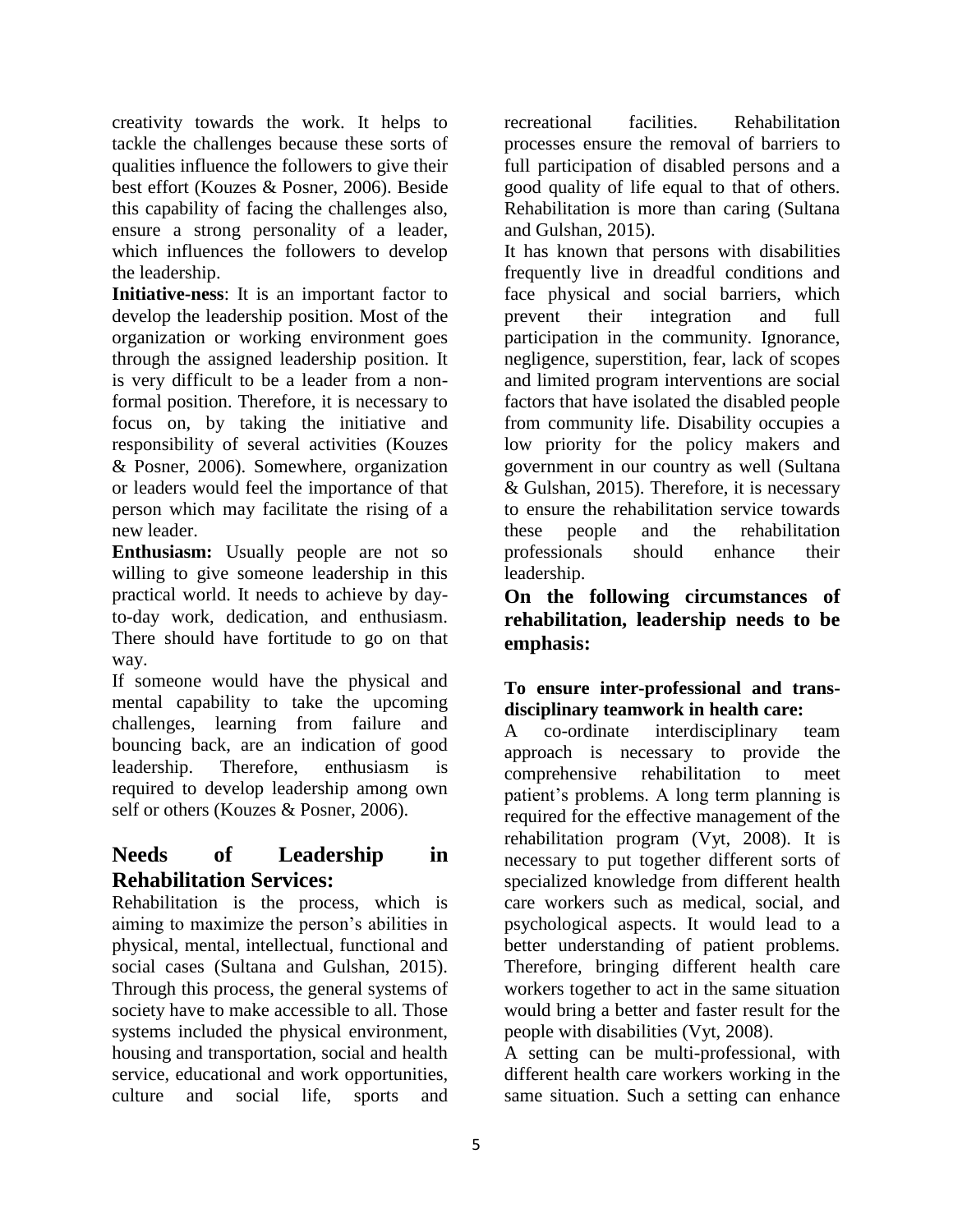the referral between health care workers. However, the inter-professional collaboration depends largely on other elements, such as the management and the inter-professional competencies of staffs. When inter-professional teamwork exists, health care professionals not only make appropriate referrals and consult each other when needed but also jointly contribute in setting up care and treatment plans (Vyt, 2008).

To ensure the rehabilitation service effectively and efficiently, it is necessary to ensure the proper referral and interpersonal communication among the different professionals. Therefore, it is time to come forward and foresighted being a leader from the aspects of the rehabilitation professional.

**To reduce the Rehabilitation Science Education Crisis:** According to the  $20<sup>th</sup>$ century constipated curriculum regarding rehabilitation science, it is too slow to change and unresponsive to the demands of students, employers or to the current needs and realities. Moreover, outdated teaching methods and materials, no common standards of practice regarding rehabilitation service, poor career prospective, and institutional inadequacies influenced negatively the rehabilitation services. Therefore, it is not as popular as medical services (Emener, 1991). Conversely, it is necessary to develop more professionals in this field to meet the needs of the people as well as for the organization. That is why; it is time to grow up the leadership and empowerment among the rehabilitation professionals for ensuring the rehabilitation service.

#### **To establish the standard of practice in rehabilitation context:**

Rehabilitation must address problems inherent in the measurement of function and health-related quality of life, as well as problems in diagnosis and measurement of

impairment (Johnston, et al., 1992).The field of rehabilitation, its systems, agencies, facilities, companies and rehabilitation professionals, individually and collectively share major responsibilities in responding to the needs.

The United Nations (1994) adopted the standard rules on the equalization of opportunities for persons with disabilities, which was the moral and political commitment for governments. United Nations has done a survey in 2005 among the 114 countries and found that many had policies on accessibility, but they had not made much progress (Verdugo, et al., 2012). Among those countries, 54% reported no accessibility standards for outdoor environments and streets, 43% had not any public buildings, and 44% had not schools, health facilities, and other public service buildings. According to this study, 65% had not started any educational programs and 58% had not any financial resources to accessibility (Verdugo, et al., 2012)

In 1995, the Government of Bangladesh formulated a national policy for the disabled people. However, it has based on prevention, treatment and rehabilitation without considering the social aspect. As a result, this policy does not have the impact on improving the physical barriers, which also restrict the participation of disabled people (Momin, 2004). In this situation, a combination of education, economic and intensive rehabilitative measures should implement urgently to make them selfreliant. Collaborative communication between professionals and family members, behavioral counseling, the formation of a self-help group and comprehensive support to families will reduce the suffering of these disabled people (Hossain, et al., 2002).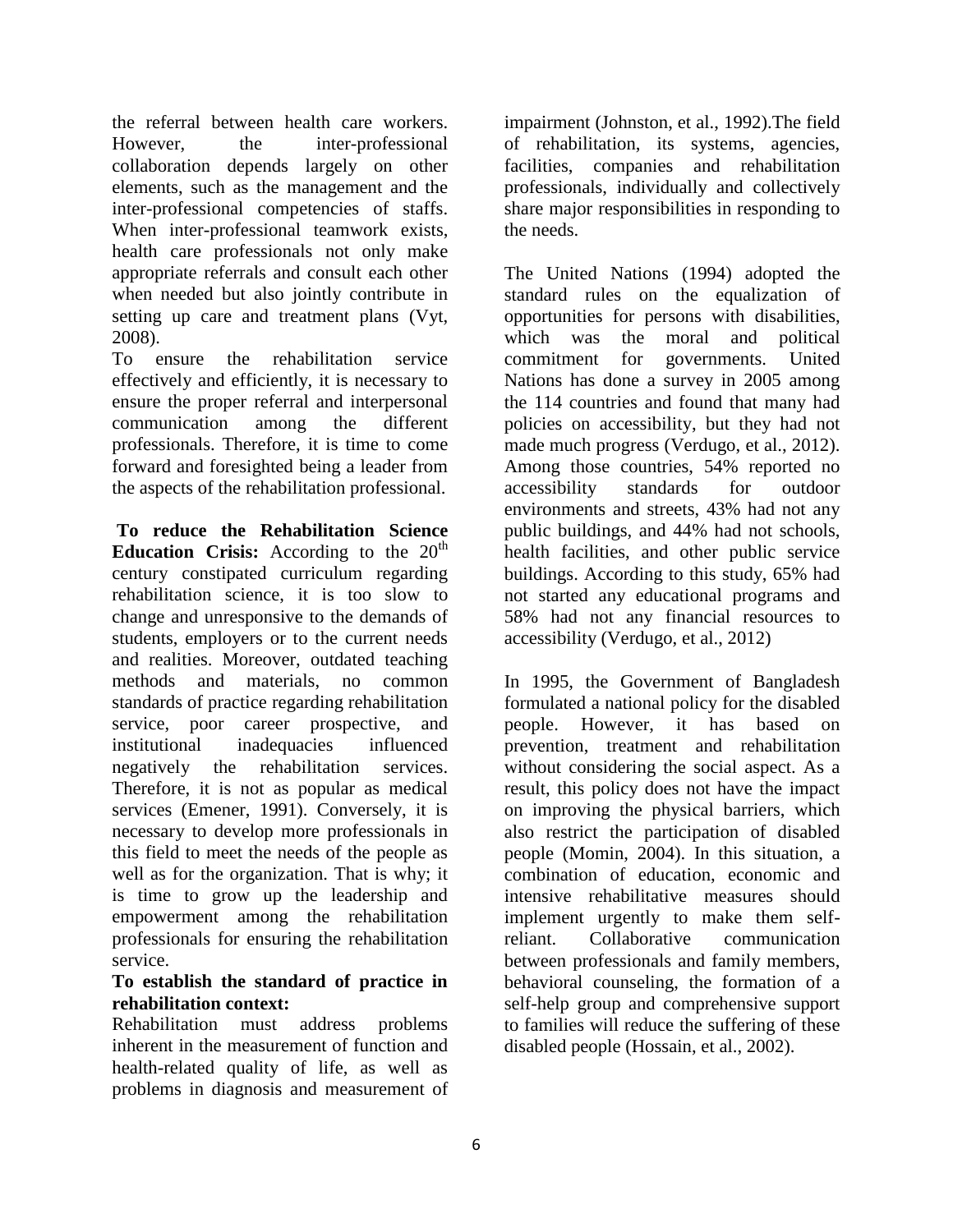Therefore, new systems and standards are need, to guide the development of rehabilitation services. It is also necessary to establish the personal and institutional integrity along with empowerment of the rehabilitation service and professionals. Similarly, from an external point of views, the laws, rules and regulations should design also from the leading aspects containing the rehabilitation service (Anthony, 2000). Leadership is necessary to establish and set an articulate goal and motivate people to strive successfully for these mentioned goals.

## **Conclusion**:

Leadership is a process, which includes the creation of an inspiring vision of the future. It motivates and inspires people to engage with that vision, manages the delivery of the vision, coaches and builds a team. Leadership brings together the skills needed to do these things. Therefore, it is more effective to achieve the vision. An effective and well-motivated leader should ensure the equal opportunities, suitable environment, should identify the needs, should be empathetic, fair and firm and should provide the responsibilities according to the capacity of the followers. The leader should also ensure proper communication, democratic supervision as well as adequate resources towards the followers to make them mature and creative. A good leader should consider the gender, sex, religious view, cultural values, and beliefs and should influence the followers to show respect towards each other. Moreover, when multicultural people work together then the leader should treat them properly as people in different cultures have markedly different perceptive and expectations. Therefore, a good leader should arrange some cross-cultural sessions through which multicultural people can learn from each other which ensure the productive learning.

Rehabilitation service is a new era regarding the health service. Now a day it has identified to meet the people needs, it is necessary to establish rehabilitation services along with the medical service. Therefore, it is time to develop the rehabilitation professionals as well. In this situation Rehabilitation, professionals need to promote and dedicate to ensure their leadership regarding the rehabilitation context.

## **Bibliography:**

Anthony, W. A. (2000). A recovery-oriented service system: Setting some system level standards. *Psychiatric Rehabilitation Journal*, *24*(2), p.159.

Barrett, D., 2006. *Leadership Communication*. New York, NY: McGraw-Hill.

Bryan, J. H. (1999). The Diversity Imperative Managing people welt is the top priority. *Executive Excellence*, *16*, p.6.

Emener, W. G. (1991). An empowerment philosophy for rehabilitation in the 20th century. *The Journal of Rehabilitation*, *57*(4), p.7.

Gong, Y., Huang, J. C., & Farh, J. L. (2009). Employee learning orientation, transformational leadership, and employee creativity: The mediating role of employee creative self-efficacy. *Academy of Management Journal*, *52*(4), pp.765-778.

Hosain, M. S., Alauddin, M., Islam Tanvir, S., & Sawda, U. S. (2013). Employee Motivation in the Non-government Financing Companies of Bangladesh. *European Journal of Business and Management*, *5*(12), pp.121-130.